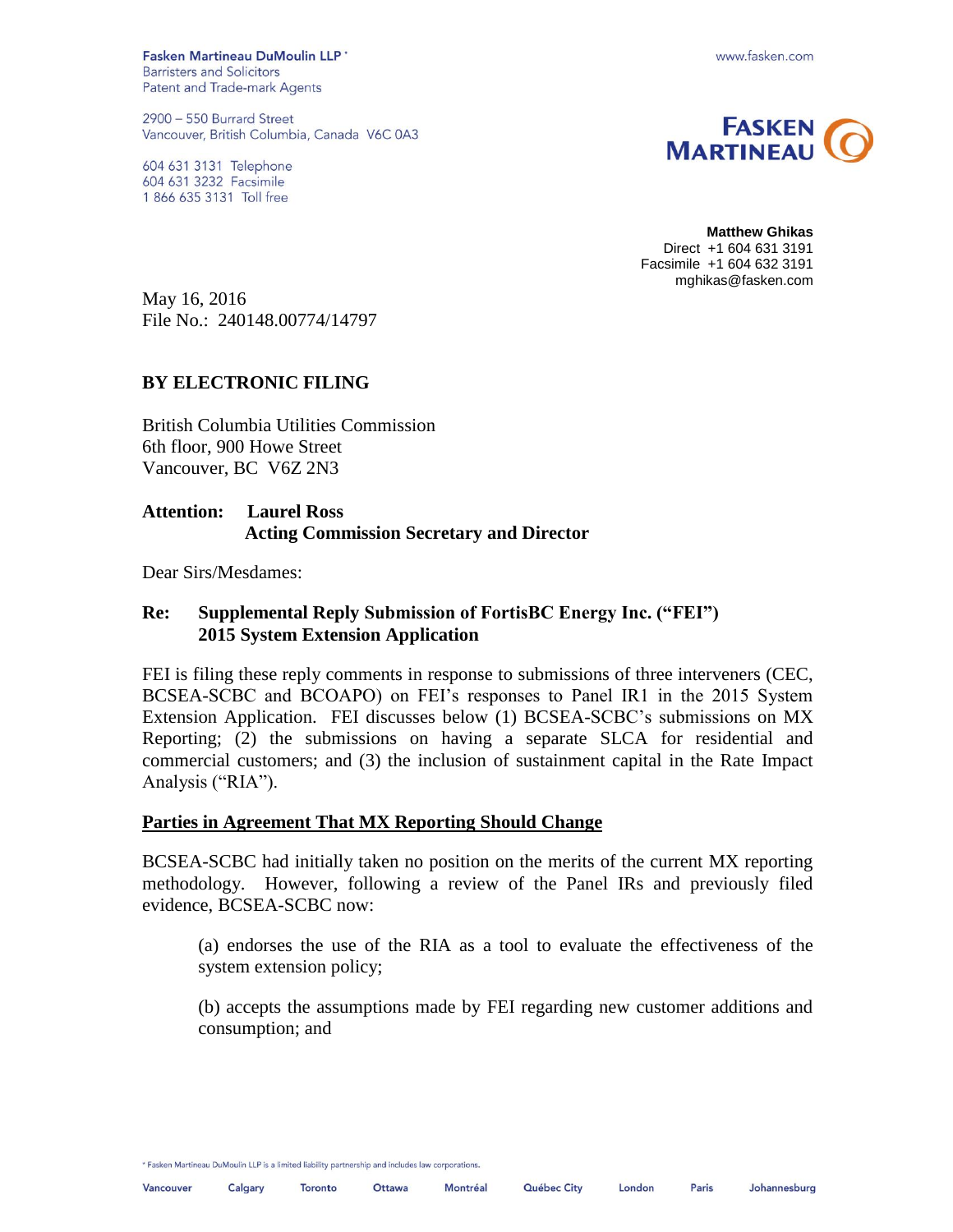

Page 2

(c) echoes FEI's submission that there is limited benefit in comparing ex-ante values used in the MX Test and SLCA and ex-post actuals, stating "the MX Test and SLCA function as coarse filters rather than forecasts."

BCSEA-SCBC's position means that Company now has the support of all interveners on these matters.

# **SLCA Methodology**

Interveners support the methodology used by FEI to derive the SLCA values. The only point of debate is whether there should be separate residential and commercial values as proposed by CEC. BCSEA-SCBC and BCOAPO support FEI's proposal of a single SLCA of \$2,150 for both residential and commercial customers, consistent with what was approved by the Commission in 1996 and 2007. BCSEA-SCBC suggests the ramifications of separate SLCA values have not been sufficiently examined. BCOAPO states that a separate application may be required if separate SLCA values were preferred. FEI submits that there is ample evidence on the record for the Commission to adopt either approach. Additional process would not add value, and the Commission should adopt one of the two approaches at this time.

#### **Sustainment Capital and the RIA**

BCOAPO and BCSEA-SCBC submit that sustainment capital should be included in the RIA. BCSEA-SCBC added "…the inclusion or exclusion of sustainment capital in the RIA should be determined on consideration of the principles…".

FEI submits that sustainment capital should be excluded from the RIA for the reasons outlined in the response to Panel IR 1.2.1. The principle of the RIA is to represent the actual incremental revenues and costs attributable to adding new customers over a specific period of time. Sustainment capital is a future cost that is only partly attributable to new customers. It is also difficult to estimate the proportional impact. Adding sustainment capital to the RIA reintroduces the concept of using a proxy to estimate a future incremental cost or revenue -- the very problem the RIA was intended to fix. FEI submits that, at most, that sustainment capital included in the RIA should be limited to 50% of the total.

Regardless of the Commission's decision on the inclusion or exclusion of sustainment capital in the RIA, interveners agree on the merit of using the RIA to assess the effectiveness of system extension policy. The RIA demonstrates that, with a PI of 1.25, new customers contribute more than their costs. The addition of new customers reduces rates for existing customers.